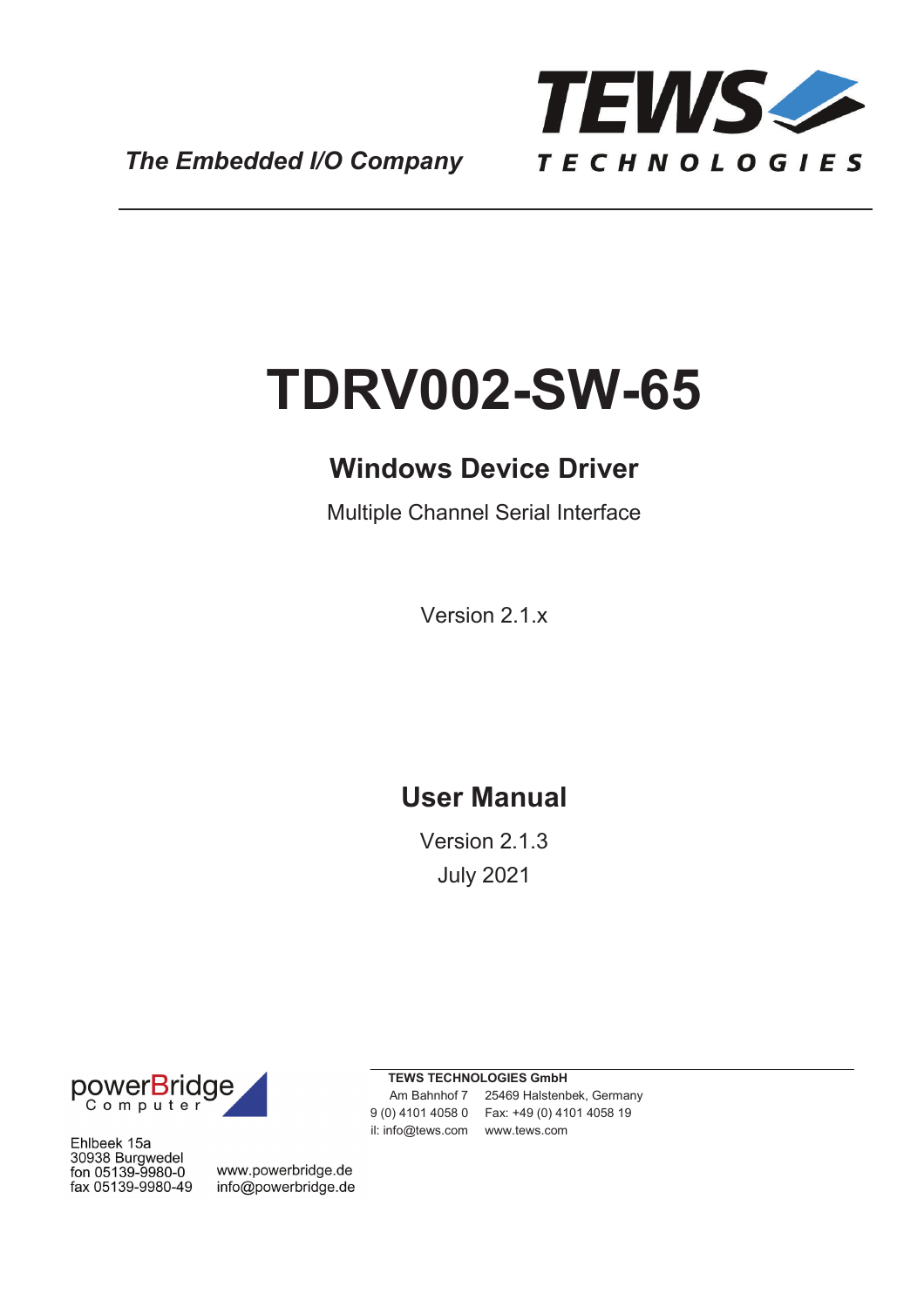

#### **TDRV002-SW-65**

Windows Device Driver

Multiple Channel Serial Interface

Supported Modules: TPMC37x TPMC46x TPMC47x TXMC37x TXMC46x TCP46x TCP47x

This document contains information, which is proprietary to TEWS TECHNOLOGIES GmbH. Any reproduction without written permission is forbidden.

TEWS TECHNOLOGIES GmbH has made any effort to ensure that this manual is accurate and complete. However TEWS TECHNOLOGIES GmbH reserves the right to change the product described in this document at any time without notice.

TEWS TECHNOLOGIES GmbH is not liable for any damage arising out of the application or use of the device described herein.

©2004-2021 by TEWS TECHNOLOGIES GmbH

| <b>Issue</b> | <b>Description</b>                                                                                                           | <b>Date</b>       |
|--------------|------------------------------------------------------------------------------------------------------------------------------|-------------------|
| 1.0.0        | First Issue                                                                                                                  | December 2, 2004  |
| 1.1.0        | File list extended                                                                                                           | April 5, 2005     |
| 1.2.0        | New modules, support of programmable transceivers                                                                            | May 15, 2006      |
| 1.2.1        | File list extended                                                                                                           | August 25, 2006   |
| 1.2.2        | Files moved to subdirectory                                                                                                  | June 23, 2008     |
| 2.0.0        | Support for Windows 7 added                                                                                                  | March 9, 2011     |
| 2.0.1        | Default Configuration in Property Page<br>Chapter 'Known Problems' added                                                     | March 29, 2011    |
| 2.0.2        | Chapter 'Known Problems' modified                                                                                            | November 17, 2011 |
| 2.1.0        | Support of TXMC375 added,<br>Chapter "Default Configuration" modified<br>Chapter "Device and Software De-installation" added | January 14, 2014  |
| 2.1.1        | Support of TPMC378 added                                                                                                     | May 25, 2014      |
| 2.1.2        | Support of TCP468, TXMC376, TXMC463 and TXMC465 added<br>Table of Supported Modules renewed                                  | January 22, 2016  |
| 2.1.3        | Support for Windows 10 added.<br>Support for earlier Windows versions removed.                                               | July 1, 2021      |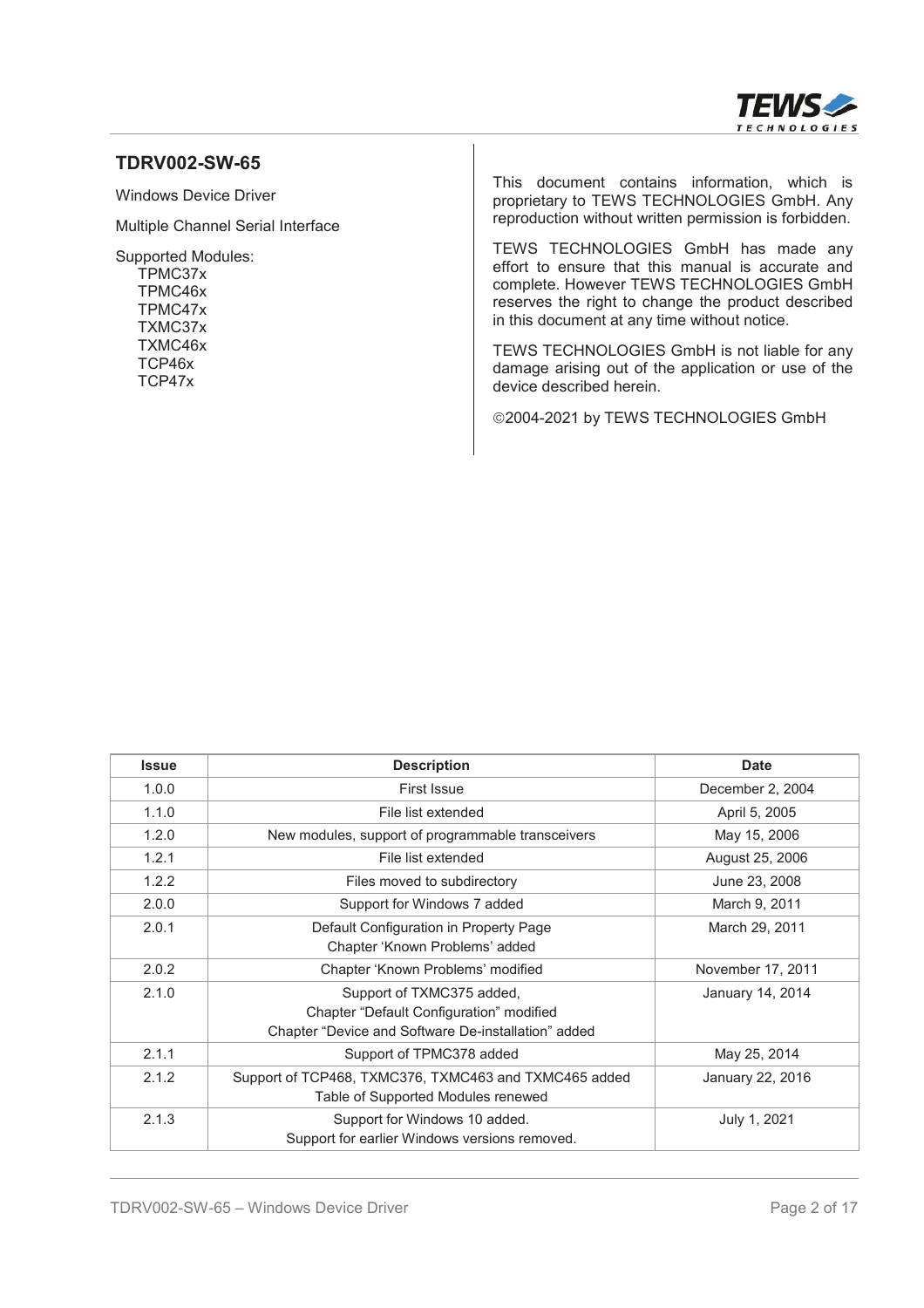

## **Table of Contents**

| 1              |       |  |
|----------------|-------|--|
| $\overline{2}$ |       |  |
|                |       |  |
|                | 211   |  |
|                |       |  |
|                |       |  |
|                | 2.3.1 |  |
|                | 2.3.2 |  |
|                | 2.3.3 |  |
| 3              |       |  |
|                |       |  |
|                |       |  |
| 4              |       |  |
|                |       |  |
|                | 4.1.1 |  |
|                | 4.1.2 |  |
|                |       |  |
|                |       |  |
| 5              |       |  |
|                |       |  |
|                |       |  |
|                |       |  |
|                |       |  |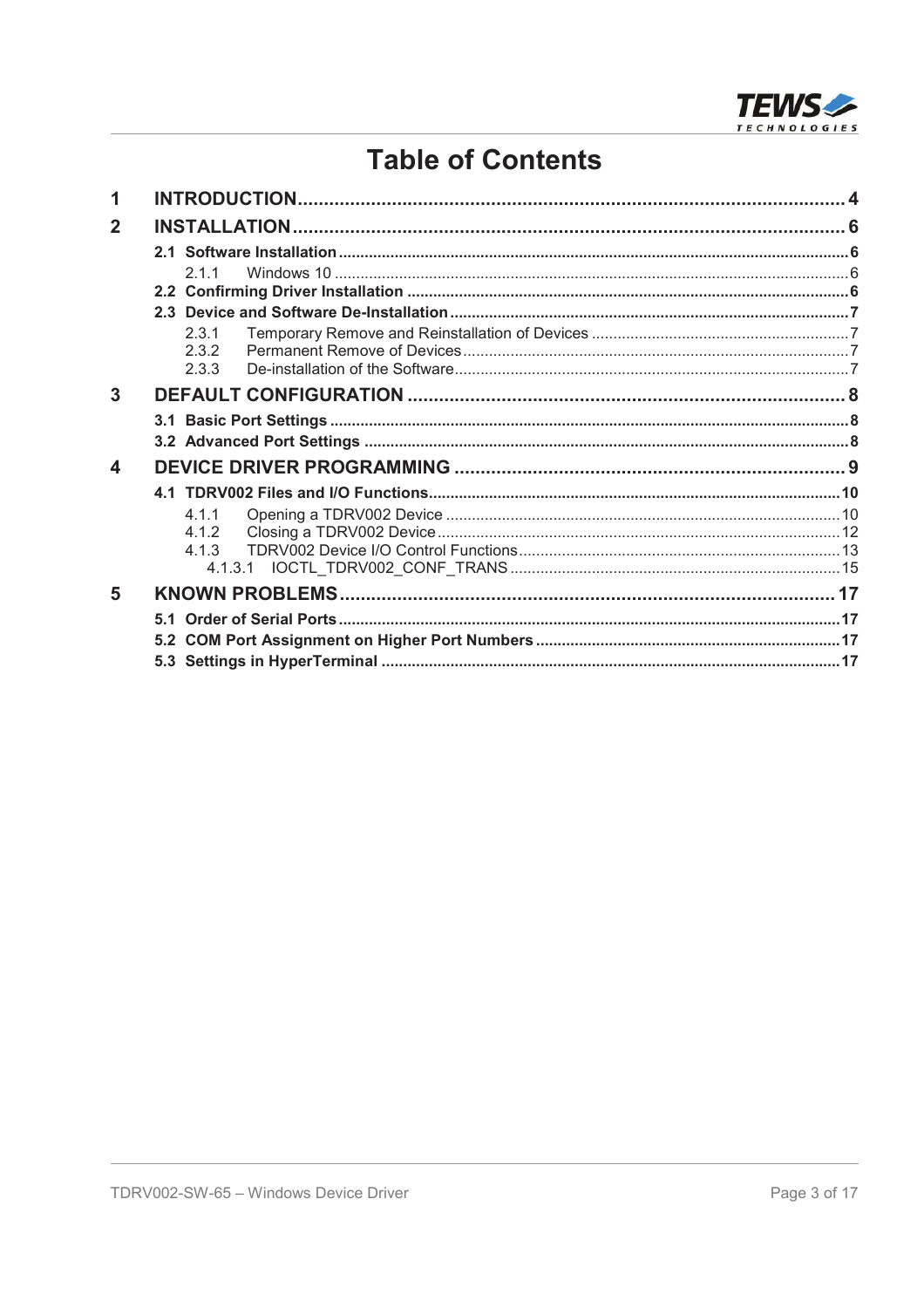

## **1 Introduction**

The TDRV002-SW-65 Windows device driver is a kernel mode driver which allows the operation of the supported hardware modules on an Intel or Intel-compatible Windows operating system.

The standard file input and output (I/O) functions (CreateFile, CloseHandle, ReadFile, ReadFileEx, WriteFile, WriteFileEx and DeviceIoControl) provide the basic interface for opening and closing a communications resource handle and for performing read and write operations.

The TDRV002 device driver is compatible to the standard Windows serial device driver (*serial.sys*).

The TDRV002-SW-65 device driver supports the modules listed below:

| Module         | Interfaces<br>Serial     | Programmable<br><b>Interfaces</b> | FIFO-Size<br>(Bytes) | Isolated  | Form Factor | <b>Conduction</b><br>Cooled |
|----------------|--------------------------|-----------------------------------|----------------------|-----------|-------------|-----------------------------|
| TPMC371        | 8                        |                                   | 64                   |           | <b>PMC</b>  | $\bullet$                   |
| <b>TPMC372</b> | $\overline{\mathcal{L}}$ |                                   | 64                   |           | <b>PMC</b>  | $\bullet$                   |
| <b>TPMC375</b> | 8                        | $\bullet$                         | 64                   |           | <b>PMC</b>  | $\bullet$                   |
| TPMC376        | 4                        | $\bullet$                         | 64                   |           | <b>PMC</b>  | $\bullet$                   |
| TPMC377        | 4                        | $\bullet$                         | 64                   | $\bullet$ | <b>PMC</b>  | $\bullet$                   |
| TPMC378        | 8                        |                                   | 64                   | $\bullet$ | <b>PMC</b>  | $\bullet$                   |
| TPMC460        | 16                       |                                   | 64                   |           | <b>PMC</b>  |                             |
| TPMC461        | 8                        |                                   | 64                   |           | <b>PMC</b>  |                             |
| TPMC462        | 4                        |                                   | 64                   |           | <b>PMC</b>  |                             |
| TPMC463        | 4                        |                                   | 64                   |           | <b>PMC</b>  |                             |
| TPMC465        | 8                        | $\bullet$                         | 64                   |           | <b>PMC</b>  |                             |
| TPMC466        | 4                        |                                   | 64                   |           | <b>PMC</b>  |                             |
| TPMC467        | 4                        |                                   | 64                   |           | <b>PMC</b>  |                             |
| TPMC470        | 4                        |                                   | 64                   | $\bullet$ | <b>PMC</b>  |                             |
| TXMC375        | 8                        | $\bullet$                         | 256                  |           | <b>XMC</b>  | $\bullet$                   |
| TXMC376        | 4                        | $\bullet$                         | 256                  |           | <b>XMC</b>  |                             |
| TXMC463        | 4                        |                                   | 256                  |           | <b>XMC</b>  |                             |
| TXMC465        | 8                        |                                   | 256                  |           | <b>XMC</b>  |                             |
| <b>TCP460</b>  | 16                       |                                   | 64                   |           | cPCI        |                             |
| <b>TCP461</b>  | 8                        |                                   | 64                   |           | cPCI        |                             |
| <b>TCP462</b>  | 4                        |                                   | 64                   |           | cPCI        |                             |
| <b>TCP463</b>  | 4                        |                                   | 64                   |           | cPCI        |                             |
| <b>TCP465</b>  | 8                        |                                   | 64                   |           | cPCI        |                             |
| <b>TCP466</b>  | 4                        |                                   | 64                   |           | cPCI        |                             |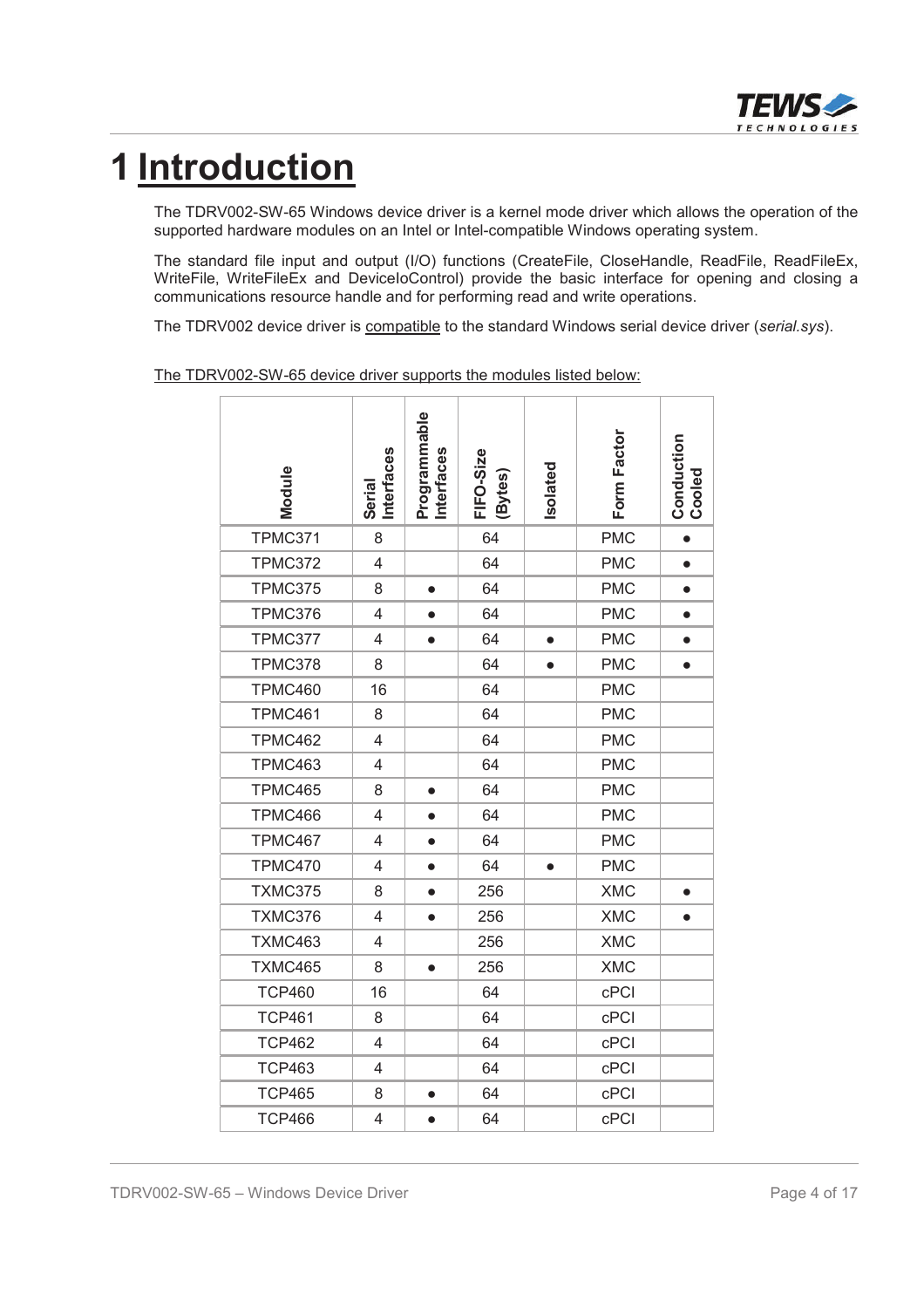

| Module                                | Serial<br>Interfaces | Programmable<br>Interfaces | FIFO-Size<br>(Bytes) | Isolated  | Form Factor | <b>Conduction</b><br>Cooled |              |
|---------------------------------------|----------------------|----------------------------|----------------------|-----------|-------------|-----------------------------|--------------|
| <b>TCP467</b>                         | $\overline{4}$       | $\bullet$                  | 64                   |           | cPCI        |                             |              |
| <b>TCP468</b>                         | $\overline{4}$       |                            | 64                   |           | $c$ PCI     |                             |              |
| <b>TCP469</b>                         | $\,8\,$              | $\bullet$                  | 64                   | $\bullet$ | $c$ PCI     |                             |              |
| <b>TCP470</b>                         | $\overline{4}$       | $\bullet$                  | 64                   | $\bullet$ | $c$ PCI     |                             |              |
|                                       |                      |                            |                      |           |             |                             |              |
| TDRV002-SW-65 - Windows Device Driver |                      |                            |                      |           |             |                             | Page 5 of 17 |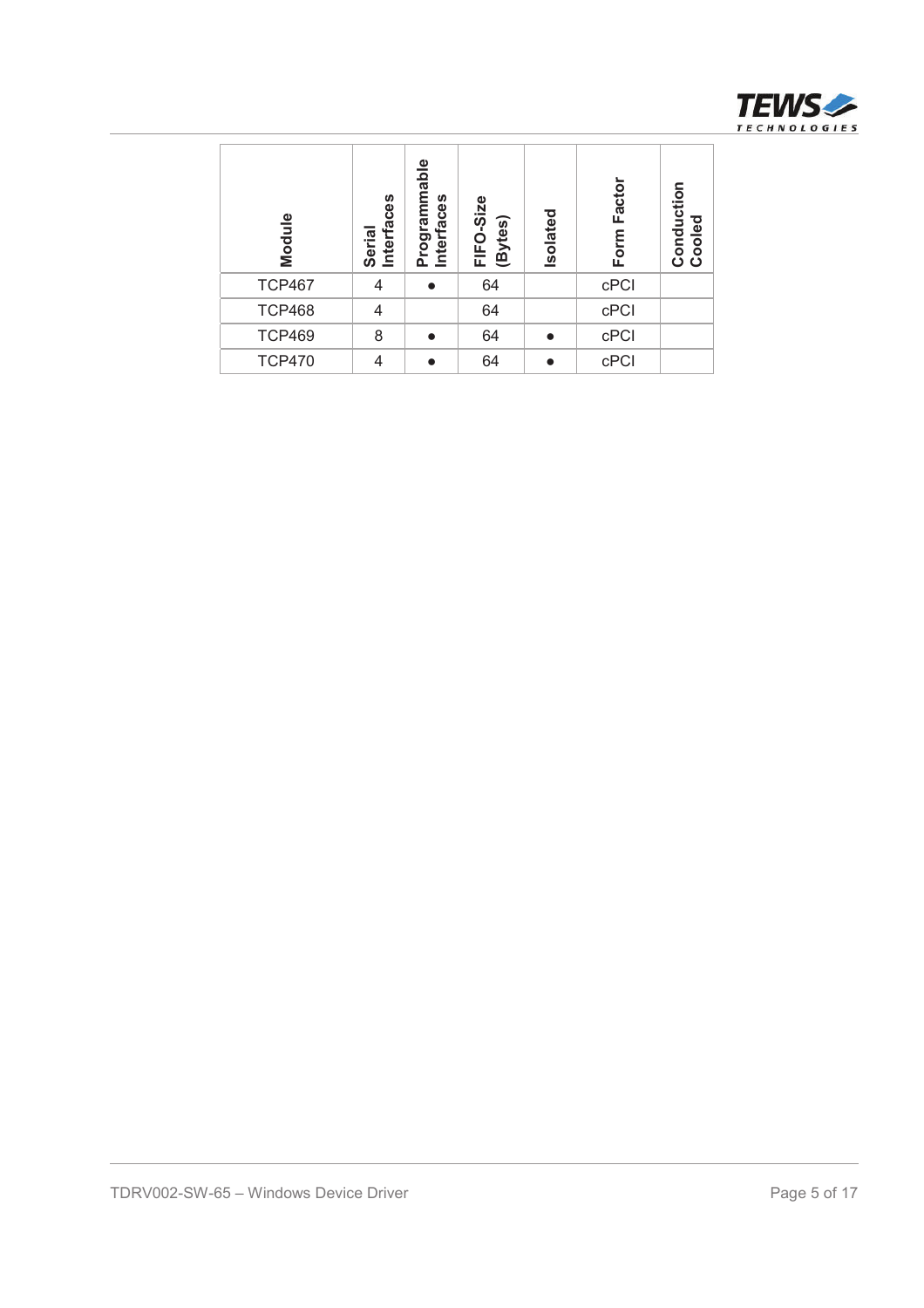

## **2 Installation**

Following files are located in directory TDRV002-SW-65 on the distribution media:

dpinst.xml **Installation XML** file

example\tdrv002exa.c Example application TDRV002-SW-65-2.1.3.pdf This document ChangeLog.txt Release history

tdrv002bus\ Directory containing bus driver files tdrv002port\ Directory containing serial port driver files installer\_32bit.exe Installation tool for 32bit systems installer\_64bit.exe Installation tool for 64bit systems

tdrv002.h Header file with IOCTL codes and structure definitions Release.txt **Information about the Device Driver Release** 

## **2.1 Software Installation**

#### **2.1.1 Windows 10**

This section describes how to install the TDRV002-SW-65 Device Driver on a Windows 10 (32bit or 64bit) operating system.

Depending on the operating system type, execute the installer binary for either 32bit or 64bit systems. This will install all required driver files using an installation wizard.

Copy needed files (tdrv002.h) to desired target directory.

After successful installation a device is created for each channel found (TDRV002 1, TDRV002 2 ...).

## **2.2 Confirming Driver Installation**

To confirm that the driver has been properly loaded, perform the following steps:

- 1. Open the Windows Device Manager:
	- a. Open the "*Control Panel*" from "*My Computer*" and then click the "*Device Manager*" entry.
- 2. Click the "*+*" in front of "*Embedded I/O*". The enumerator device "*<Board Type> - (<n> Serial Ports Enumerator (TDRV002))*" should appear, where *<Board Type>* displays the name of the mounted board and *<n>* the number of supported serial channels.
- 3. Click the "*+*" in front of "*Ports (COM & LPT)*". The serial port devices "*<Board Type> Serial Port Device (COM<x>)*" should appear, where *<Board Type>* displays the name of the mounted board and *<x>* the assigned COM channel number.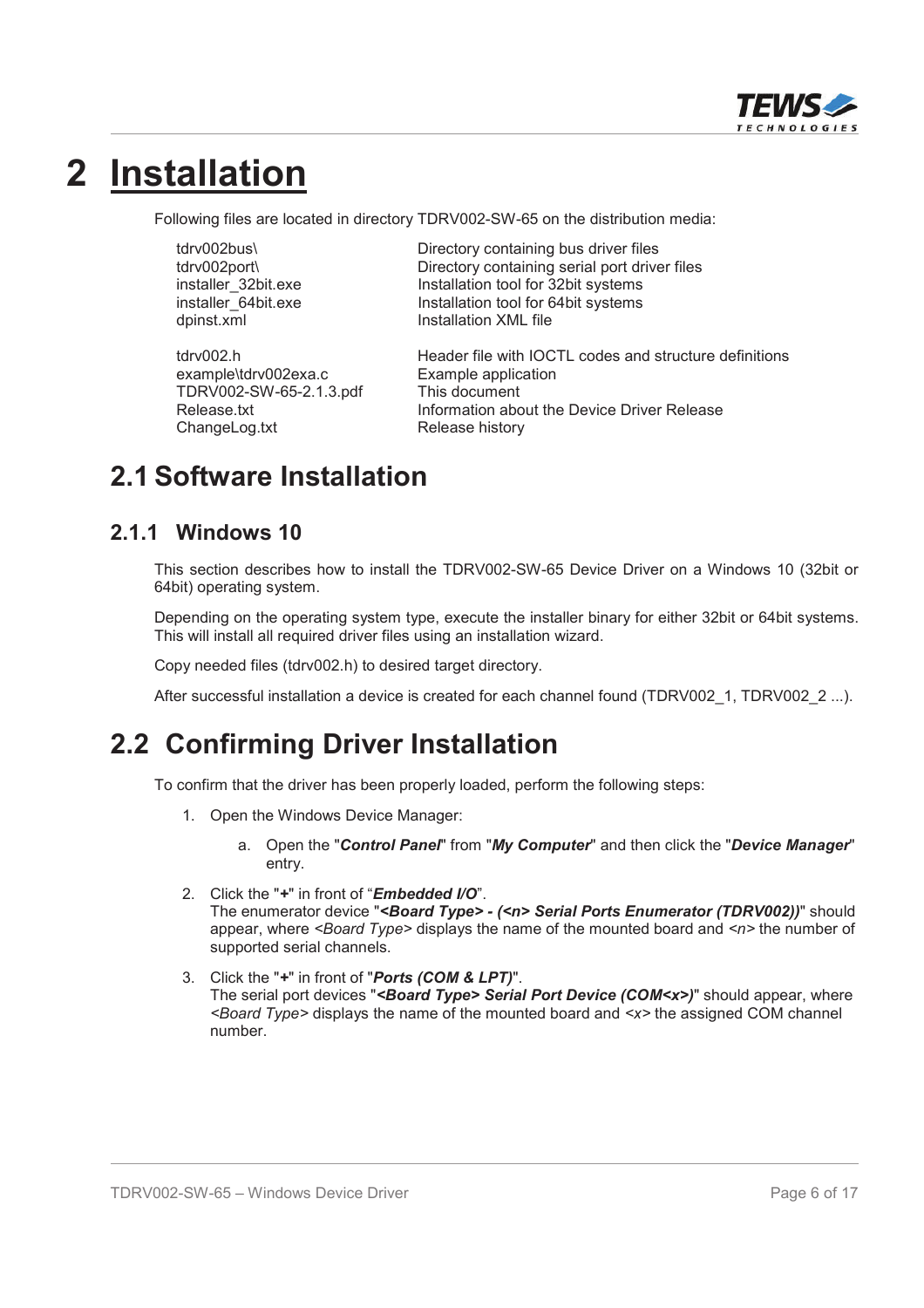

## **2.3 Device and Software De-Installation**

To prevent a reservation of COM-ports that will not be needed any more it is necessary to remove devices correctly. Therefor you have to decide, if the port should be removed temporarily – the board will be remounted later and the COM names should be used again – or if it should be removed permanently and the COM names can be assigned to other devices.

#### **2.3.1 Temporary Remove and Reinstallation of Devices**

Removing devices temporary is done quite simple, by a shutdown of the system and remove of the hardware. Windows will keep the configuration and naming of the devices, but the devices will not be shown.

For a reinstallation it is necessary that the hardware is mounted to the same slot again. The system will automatically start using all old configurations and names.

**If the board is mounted in another slot, Windows will recognize new devices and will assign new COM names.**

#### **2.3.2 Permanent Remove of Devices**

For a permanent and clean remove of serial devices it is necessary that the hardware, which shall be removed, is present in the system. The system must be started and the devices must be de-installed using the Windows Device Manager. First remove the port devices and afterwards the enumerator device. This will make sure, that the system will allow a reuse of the COM port names. After that the system should be stopped and the hardware can be removed.

If a new serial board is mounted to the system afterwards, windows will assign COM port names beginning with the first unused number, including the COM names of the de-installed ports.

#### **2.3.3 De-installation of the Software**

If the software has been installed with the installer application as described in 2.1.1, the driver should be de-installed using "Software" in the "Control Panel". To avoid a permanent reservation of COM names, the affected devices should be removed first as described in 2.3.2.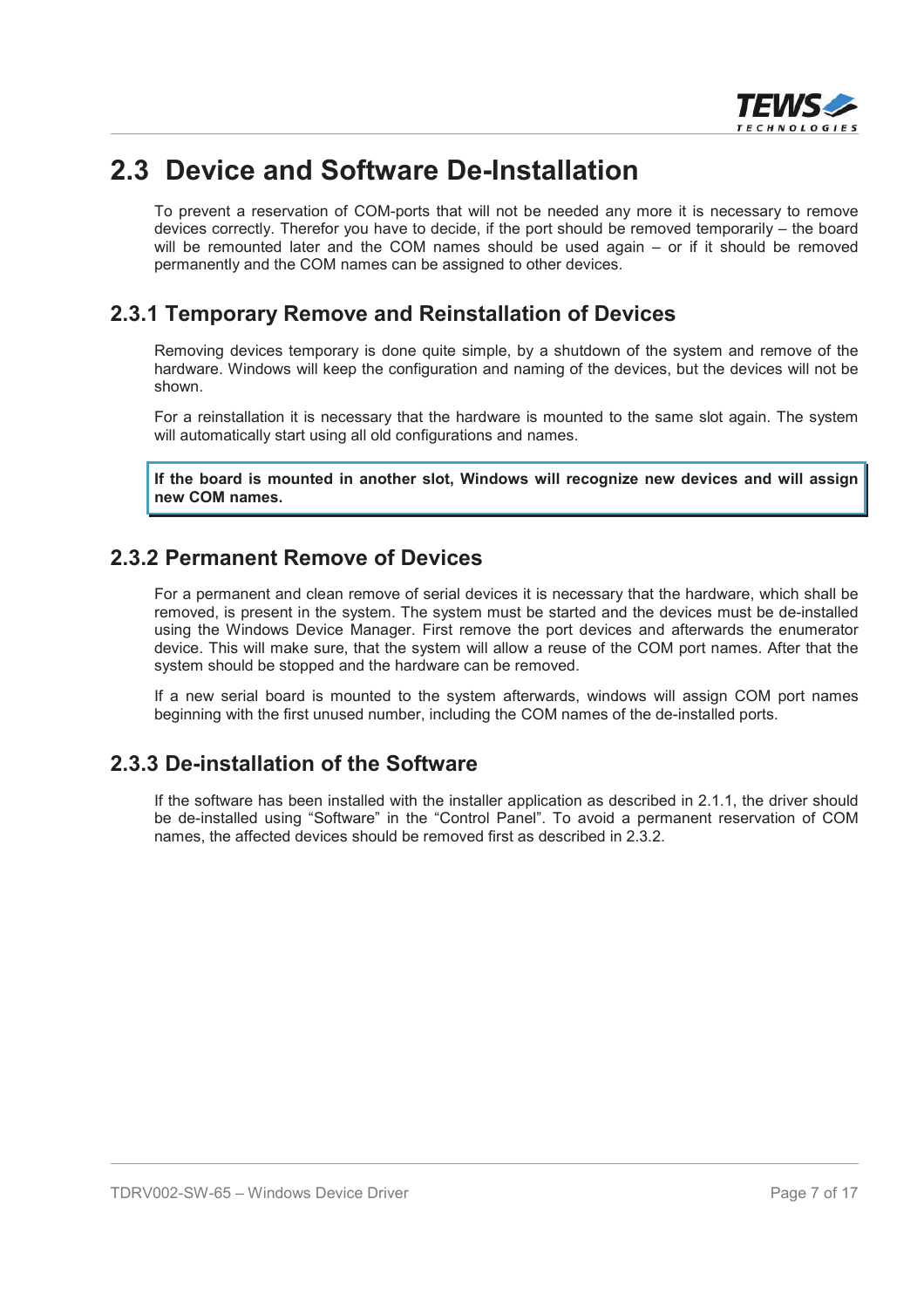

## **3 Default Configuration**

The default configuration of a serial port can be modified by using the property page of the port device.

The property page can be opened from the device manager. A right-click to the port device will open a menu where 'Properties' can be selected. The property page will open. The tab 'Port Settings' will show the default settings of the port.

## **3.1 Basic Port Settings**

The property page allows changing the basic settings of the serial port. The basic port settings allow specifying the port setting which is used when opening the serial device.

The basic port settings contain the "Standard Serial Settings" (Baudrate, Data Bits etc.) and the "Transceiver Settings".

The "Transceiver Settings" allow configuring the interface configuration of a port if the port supports a programmable interface. Otherwise this setting will show the supported interface and cannot be modified.

**All these settings will be used to configure the port when opening. The ports may be used by application without extra configuration after opening.**

**Remember that applications like terminal applications usually change communication parameters after starting. The communication parameters must be configured in the terminal application.**

## **3.2 Advanced Port Settings**

The advanced port settings can be opened by pressing the 'Advanced' Button at the Basic Port Settings page.

This site allows modification of the buffer trigger levels for 'Receive Buffer' and 'Transmit Buffer'. Increasing a value means, that system load is decreased, but the risk of an overrun for receive, or a gap in transmission stream is increased.

Disabling the FIFOs is not recommended, as this will increase the possibility of data loss and will also increase system load.

The site also allows assigning COM-Port numbers. This may be useful for applications that only allow the use of some special port numbers.

**The "Advanced Port Settings" will only be used on device startup. Therefore it is necessary to restart the device after modifying any of the described settings. Restart the device using the device manager, or simply restart the system.**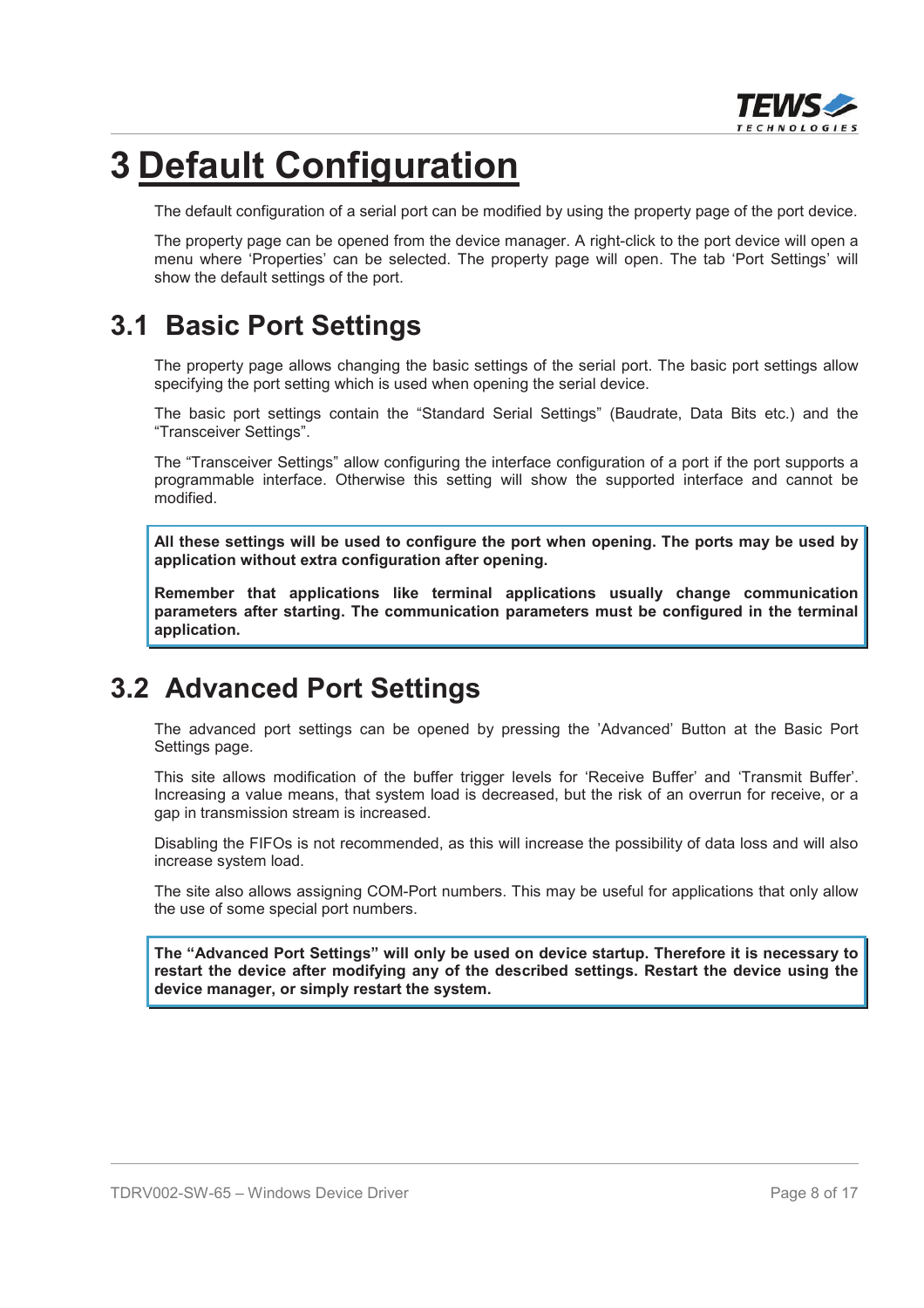

## **4 Device Driver Programming**

The Microsoft® Win32® application programming interface (API) also includes a set of functions that provide special communication services like reading and setting communication parameter, transmitting immediate characters, setting timeouts and so on.

All of these standard Win32 communication functions are described in detail in the Windows Platform SDK Documentation (Windows base services / Communication).

For details refer to the Win32 Programmers Reference of your used programming tools (C++, Visual Basic etc.)

**The Windows name of the first port is** *\Device\tdrv002\_0,* **of the second port** *\Device\ tdrv002\_1* **and so on.**

The DOS device name for TDRV002 devices is COM1, COM2, COM3 and so on. If there are other serial devices in the system the prefix starts with a higher number (see Windows name).

**The mapping between Windows device names and DOS device names for TDRV002 devices can be retrieved from the 'Advanced Port Settings'.**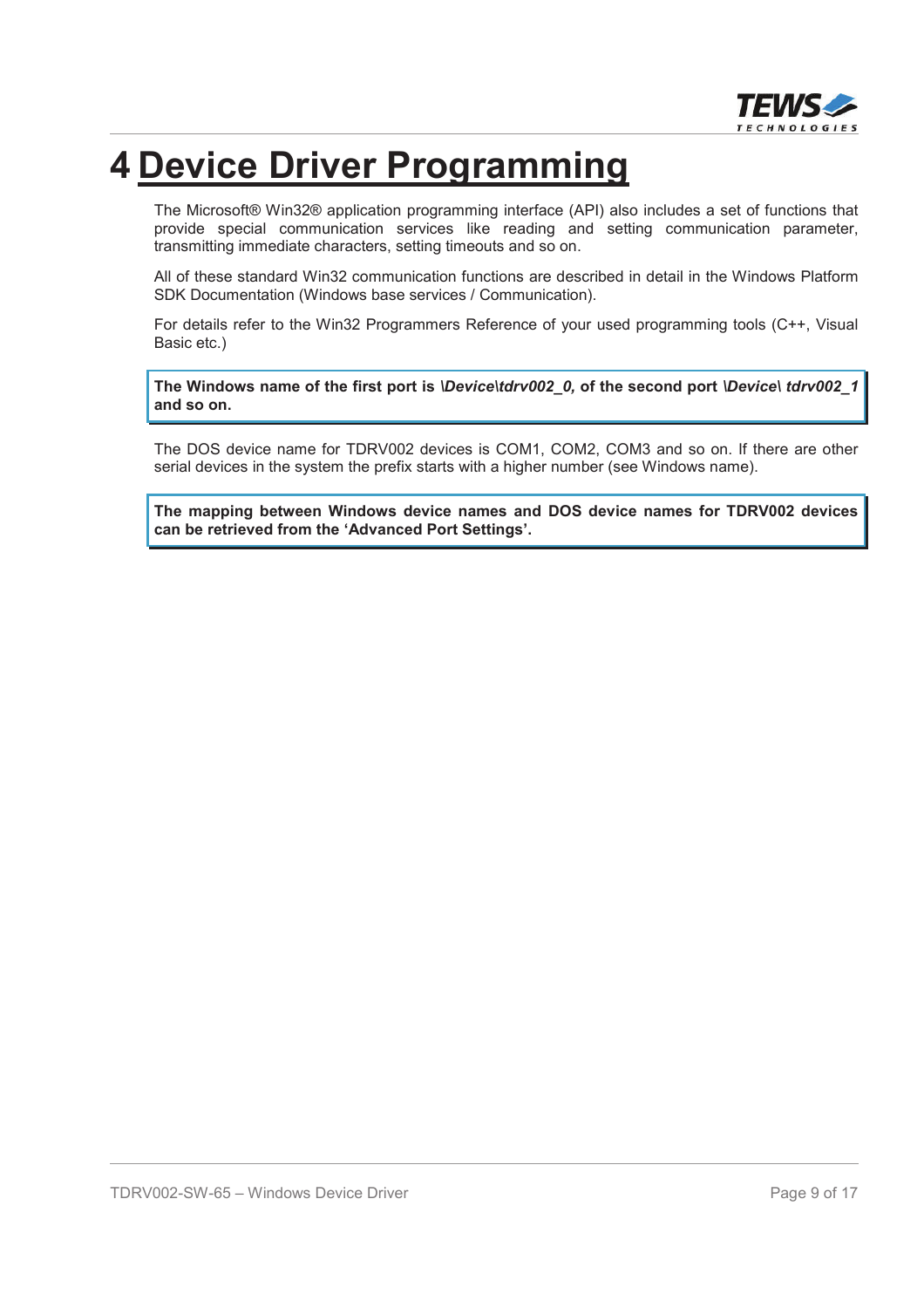

### **4.1 TDRV002 Files and I/O Functions**

The following section does not contain a full description of the Win32 functions for interaction with the TDRV002 device driver. Only the required parameters are described in detail.

#### **4.1.1 Opening a TDRV002 Device**

Before you can perform any I/O, the TDRV002 device must be opened by invoking the CreateFile function. CreateFile returns a handle that can be used to access the TDRV002 device.

On a successful execution of this function the port will be setup with the specified default port settings (See also 3.1).

HANDLE CreateFile

| LPCTSTR               | IpFileName,             |
|-----------------------|-------------------------|
| <b>DWORD</b>          | dwDesiredAccess,        |
| <b>DWORD</b>          | dwShareMode,            |
| LPSECURITY ATTRIBUTES | IpSecurityAttributes,   |
| <b>DWORD</b>          | dwCreationDistribution, |
| <b>DWORD</b>          | dwFlagsAndAttributes,   |
| <b>HANDLE</b>         | hTemplateFile           |

)

(

#### **PARAMETERS**

#### *lpFileName*

This parameter points to a null-terminated string, which specifies the name of the TDRV002 to open. The *lpFileName* string should be of the form \\.\COM*x* to open the device *x.*

#### *dwDesiredAccess*

This parameter specifies the type of access to the TDRV002. For the TDRV002 this parameter must be set to read-write access (GENERIC READ | GENERIC\_WRITE)

#### *dwShareMode*

Set of bit flags that specify how the object can be shared. Set to 0.

#### *lpSecurityAttributes*

This argument is a pointer to a security structure. Set to NULL for TDRV002 devices.

#### *dwCreationDistribution*

Specifies the action to take on existing files, and which action to take when files do not exist. TDRV002 devices must be always opened OPEN\_EXISTING.

#### *dwFlagsAndAttributes*

Specifies the file attributes and flags for the file. This value must be set to 0 for TDRV002 devices.

#### *hTemplateFile*

This value must be NULL for TDRV002 devices.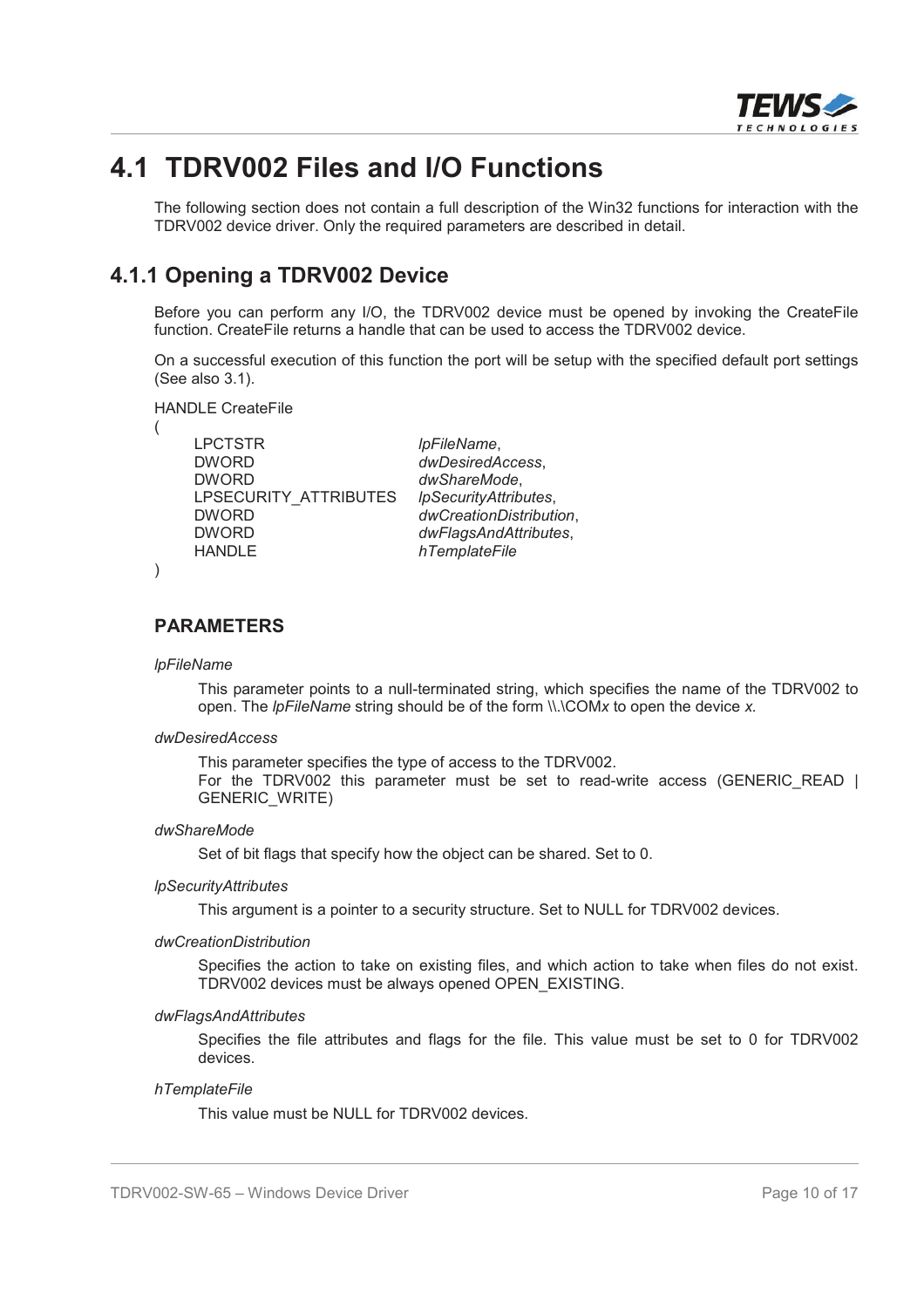

#### **RETURN VALUE**

If the function succeeds, the return value is an open handle to the specified TDRV002 device. If the function fails, the return value is INVALID\_HANDLE\_VALUE. To get extended error information, call *GetLastError*.

#### **EXAMPLE**

```
HANDLE hDevice;
hDevice = CreateFile(
     "\!\setminus\!\setminus\!\setminus\ldots\setminus\mathsf{COM5}'GENERIC READ | GENERIC WRITE,
     0,
     NULL, \frac{1}{\sqrt{2}} no security attrs
     OPEN EXISTING, \frac{1}{2} TDRV002 device always open existing
     0, // no overlapped I/O
     NULL);
if (hDevice == INVALID_HANDLE_VALUE)
{
     ErrorHandler("Could not open device"); // process error
}
```
#### **SEE ALSO**

CloseHandle(), Win32 documentation CreateFile()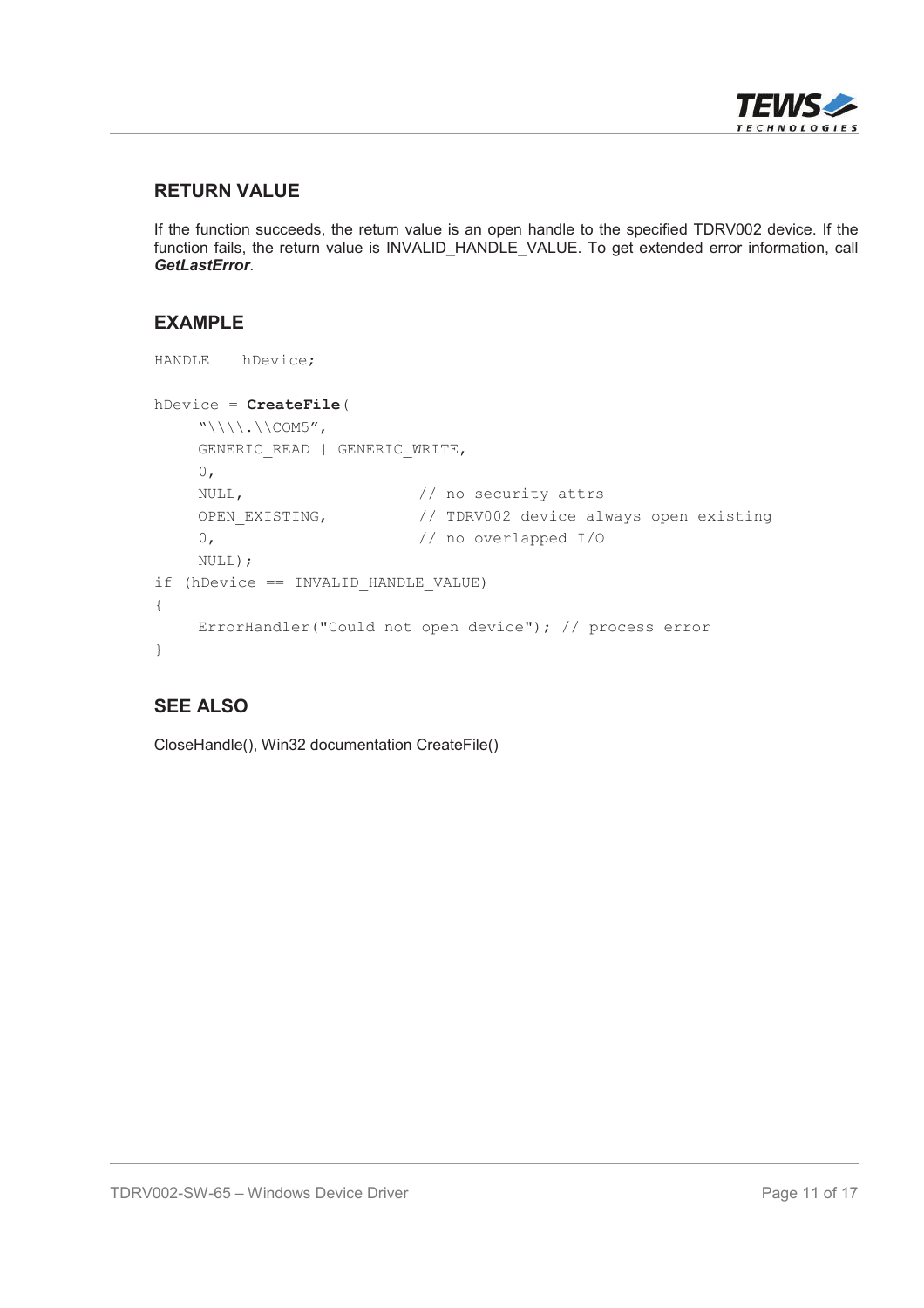

### **4.1.2 Closing a TDRV002 Device**

The CloseHandle function closes an open TDRV002 handle.

```
BOOL CloseHandle
(
    HANDLE hDevice;
)
```
#### **PARAMETERS**

```
hDevice
```
Identifies an open TDRV002 handle.

#### **RETURN VALUE**

If the function succeeds, the return value is nonzero.

If the function fails, the return value is zero. To get extended error information, call *GetLastError***.**

#### **EXAMPLE**

```
HANDLE hDevice;
if(!CloseHandle(hDevice))
{
    ErrorHandler("Could not close device"); // process error
}
```
#### **SEE ALSO**

CreateFile (), Win32 documentation CloseHandle ()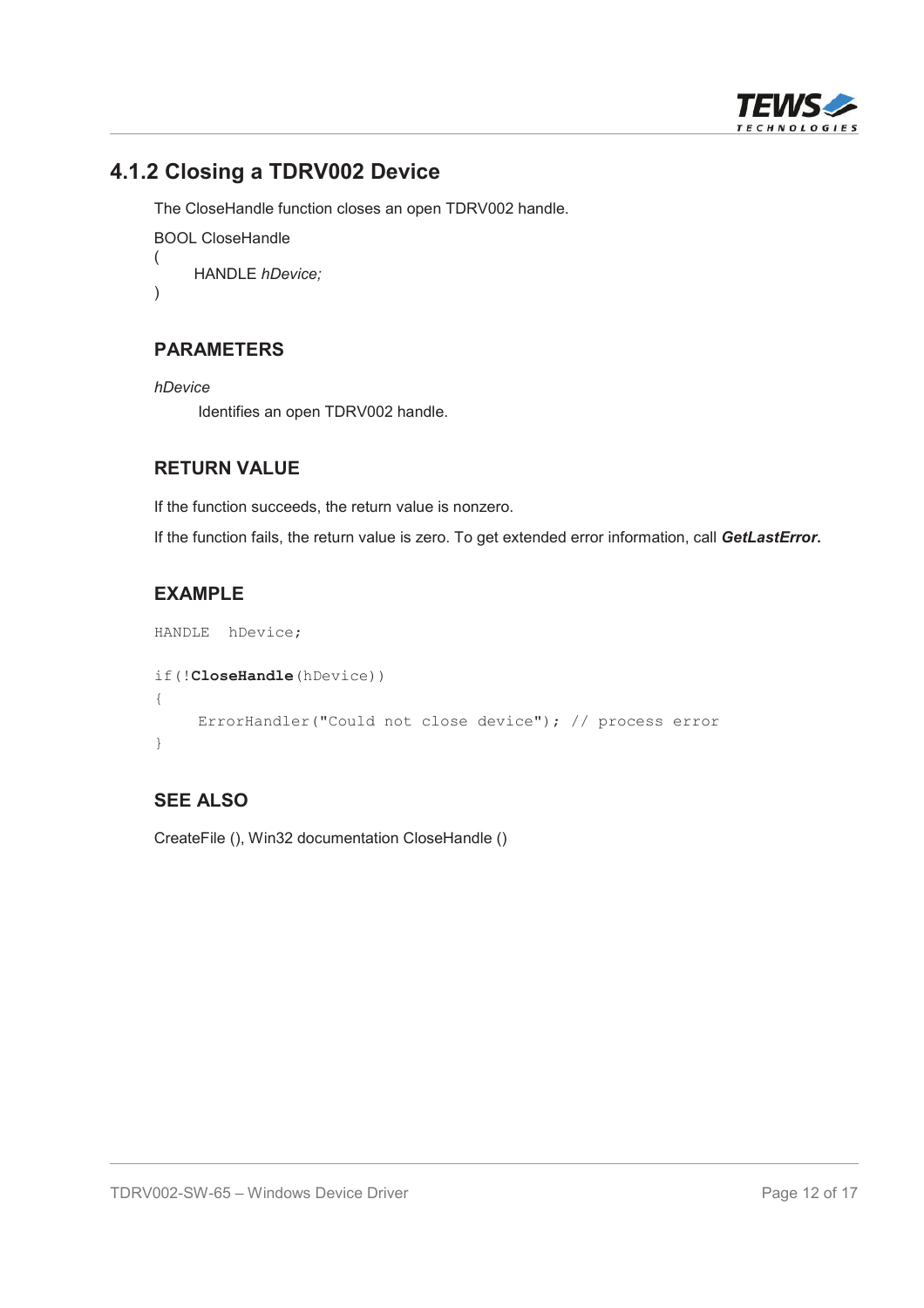

#### **4.1.3 TDRV002 Device I/O Control Functions**

The **DeviceIoControl** function sends a control code directly to a specified device driver, causing the corresponding device to perform the specified operation.

BOOL DeviceIoControl

| <b>HANDLE</b>  | hDevice,            | // handle to device of interest                                      |
|----------------|---------------------|----------------------------------------------------------------------|
| <b>DWORD</b>   |                     | dwloControlCode, // control code of operation to perform             |
| <b>LPVOID</b>  | IpInBuffer,         | // pointer to buffer to supply input data                            |
| <b>DWORD</b>   | nInBufferSize,      | // size of input buffer                                              |
| <b>LPVOID</b>  | IpOutBuffer,        | // pointer to buffer to receive output data                          |
| <b>DWORD</b>   |                     | nOutBufferSize, // size of output buffer                             |
| <b>LPDWORD</b> |                     | IpBytesReturned, // pointer to variable to receive output byte count |
| LPOVERLAPPED   | <b>IpOverlapped</b> | // pointer to overlapped structure for asynchronous                  |
|                |                     | // operation                                                         |
|                |                     |                                                                      |

)

(

#### **PARAMETERS**

#### *hDevice*

Handle to the TDRV002 that is to perform the operation.

#### *dwIoControlCode*

Specifies the control code for the operation. This value identifies the specific operation to be performed. The following values are defined in *tdrv002.h*:

| <b>Value</b>                                             | <b>Meaning</b>                                                                                                                         |
|----------------------------------------------------------|----------------------------------------------------------------------------------------------------------------------------------------|
| IOCTL TDRV002_CONF_TRANS   Setup programmable interfaces |                                                                                                                                        |
| other                                                    | Other functions for serial drivers are supported by<br>this driver. Please refer to the Microsoft<br>documentation for serial drivers. |

See below for more detailed information on each control code.

**To use these TDRV002 specific control codes, the header file tdrv002.h must be included in the application**

#### *lpInBuffer*

Pointer to a buffer that contains the data required to perform the operation.

#### *nInBufferSize*

Specifies the size of the buffer pointed to by *lpInBuffer*.

#### *lpOutBuffer*

Pointer to a buffer that receives the operation's output data.

#### *nOutBufferSize*

Specifies the size of the buffer in bytes pointed to by *lpOutBuffer*.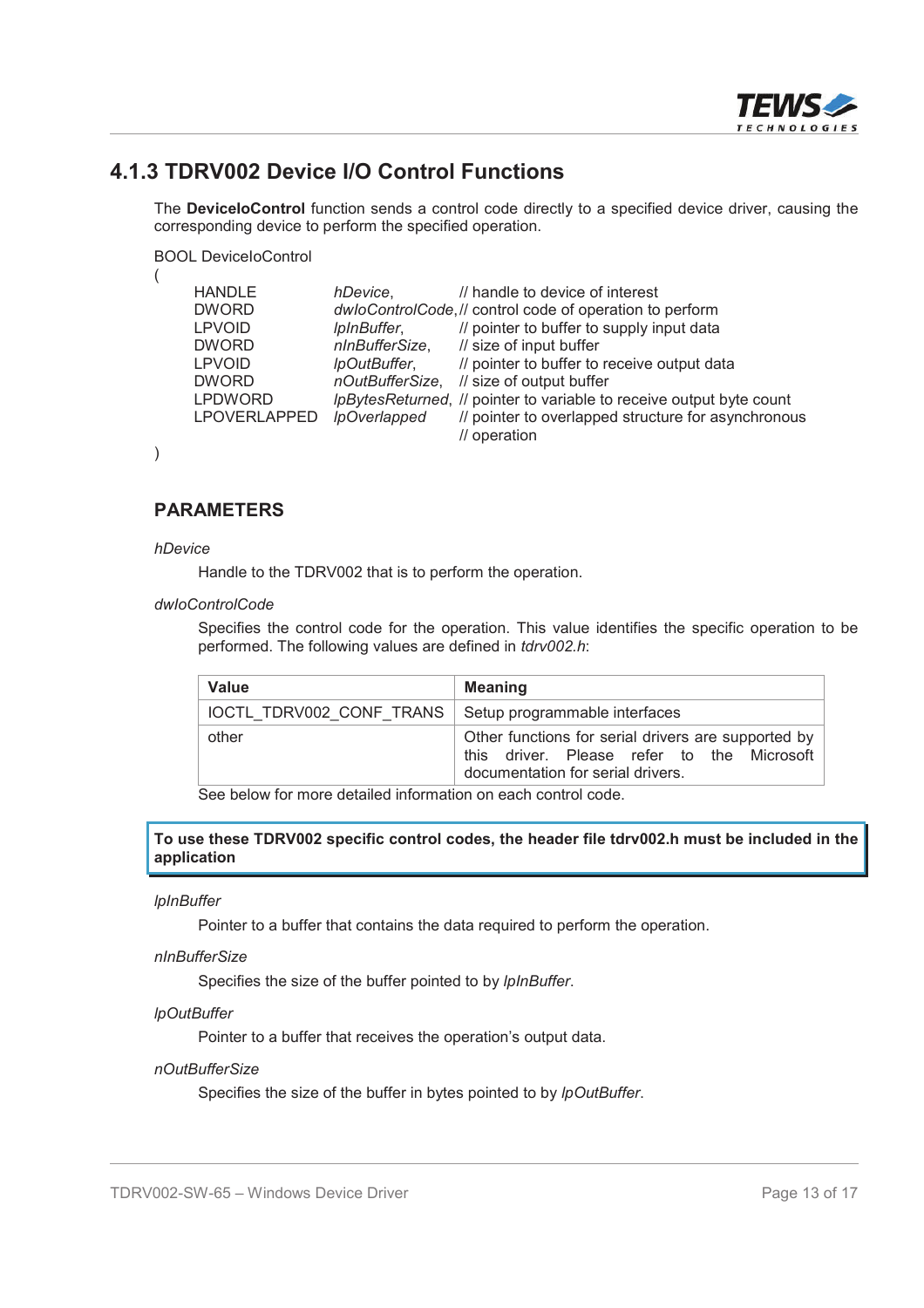

#### *lpBytesReturned*

Pointer to a variable that receives the size, in bytes, of the data stored into the buffer pointed to by *lpOutBuffer*. A valid pointer is required.

#### *lpOverlapped*

Pointer to an *overlapped* structure. Overlapped access is not supported.

#### **RETURN VALUE**

If the function succeeds, the return value is nonzero.

If the function fails, the return value is zero. To get extended error information, call *GetLastError*.

#### **SEE ALSO**

Win32 documentation DeviceIoControl()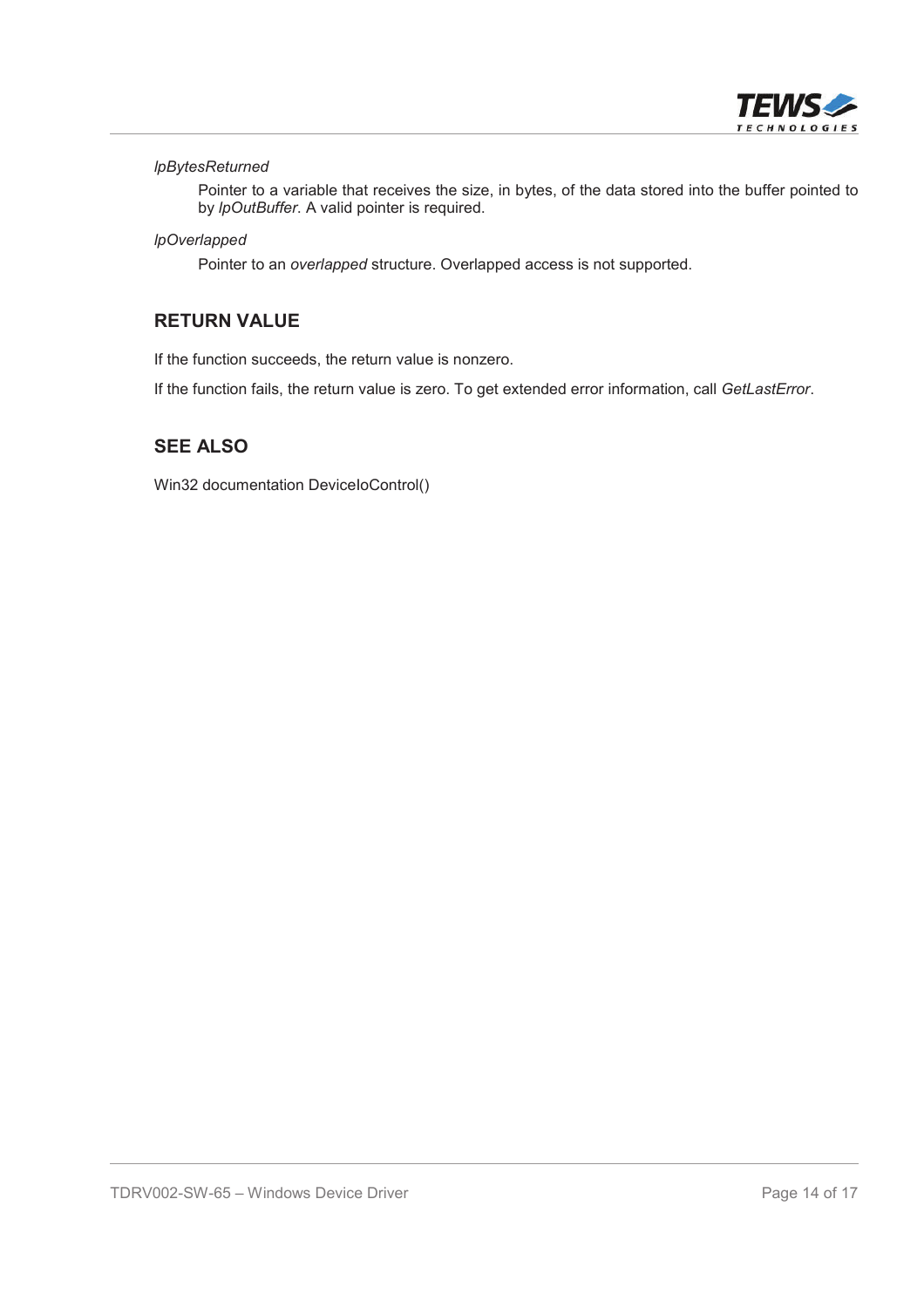

#### **4.1.3.1 IOCTL\_TDRV002\_CONF\_TRANS**

This function is used for TDRV002 supported modules with programmable I/O interfaces.

The new configuration value is passed in an unsigned char buffer, pointed to by *lpInBuffer,* to the driver. The buffer must be always an unsigned char type. The argument *nInBufferSize* specifies the size (sizeof(UCHAR)) of the configuration buffer.

The configuration value is an ORed value of the following bits. For a description of the bits, please refer to the Hardware User Manual (Channel Setup) of the module.

| Bit No. | Name in HW User Manual |
|---------|------------------------|
|         | RS485/RS232#           |
|         | <b>HDPLX</b>           |
| 2       | RENA                   |
| 3       | <b>RTERM</b>           |
| 4       | <b>TTERM</b>           |
| 5       | <b>SLEW LIMIT</b>      |
| 6       | <b>SHDN</b>            |
|         | Auto RS485 Operation   |

#### **EXAMPLE**

```
#include <windows.h>
#include <winioctl.h>
#include "tdrv002.h"
HANDLE hDevice;
BOOLEAN success;
ULONG NumBytes;
UCHAR IntfConfig;
IntfConfig = 0x00; // RS232
success = DeviceIoControl(
    hDevice, \frac{1}{2} hDevice,
    IOCTL_TDRV002_CONF_TRANS, // control code
    &IntfConfig,
    sizeof(IntfConfig),
    NULL,
    0,&NumBytes,
    NULL); \sqrt{2} // not overlapped
```
…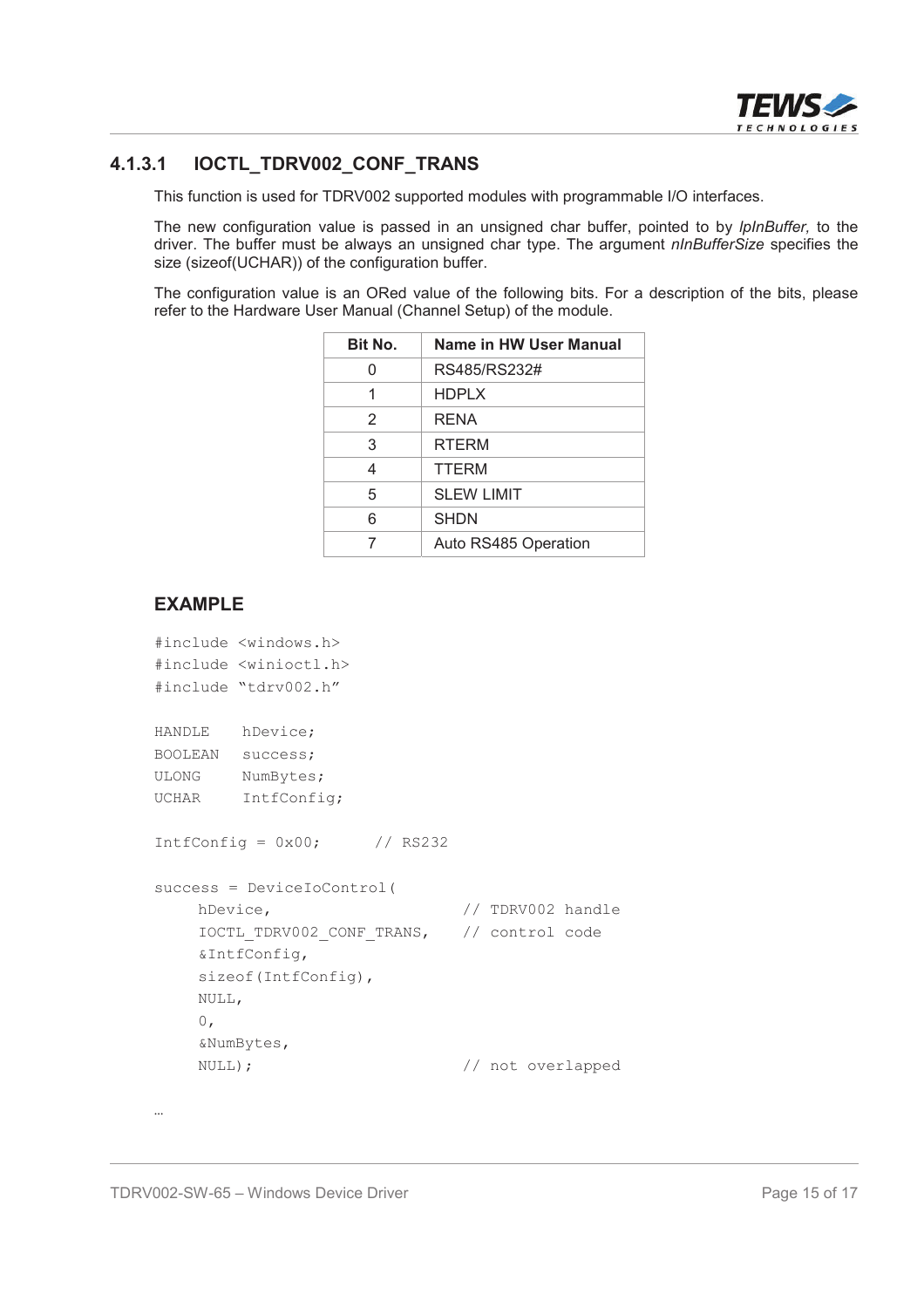

```
…
if(success)
{
   printf("Output port successfully written\n");
}
else
{
   ErrorHandler ( "Device I/O control error" ); // process error
}
```
#### **ERROR CODES**

| <b>Error Code</b>                                           | Description                                         |  |
|-------------------------------------------------------------|-----------------------------------------------------|--|
| ERROR INVALID PARAMETER                                     | This function is not supported for the module type. |  |
| All other returned error codes are system error conditions. |                                                     |  |

#### **SEE ALSO**

TDRV002 Hardware User Manual